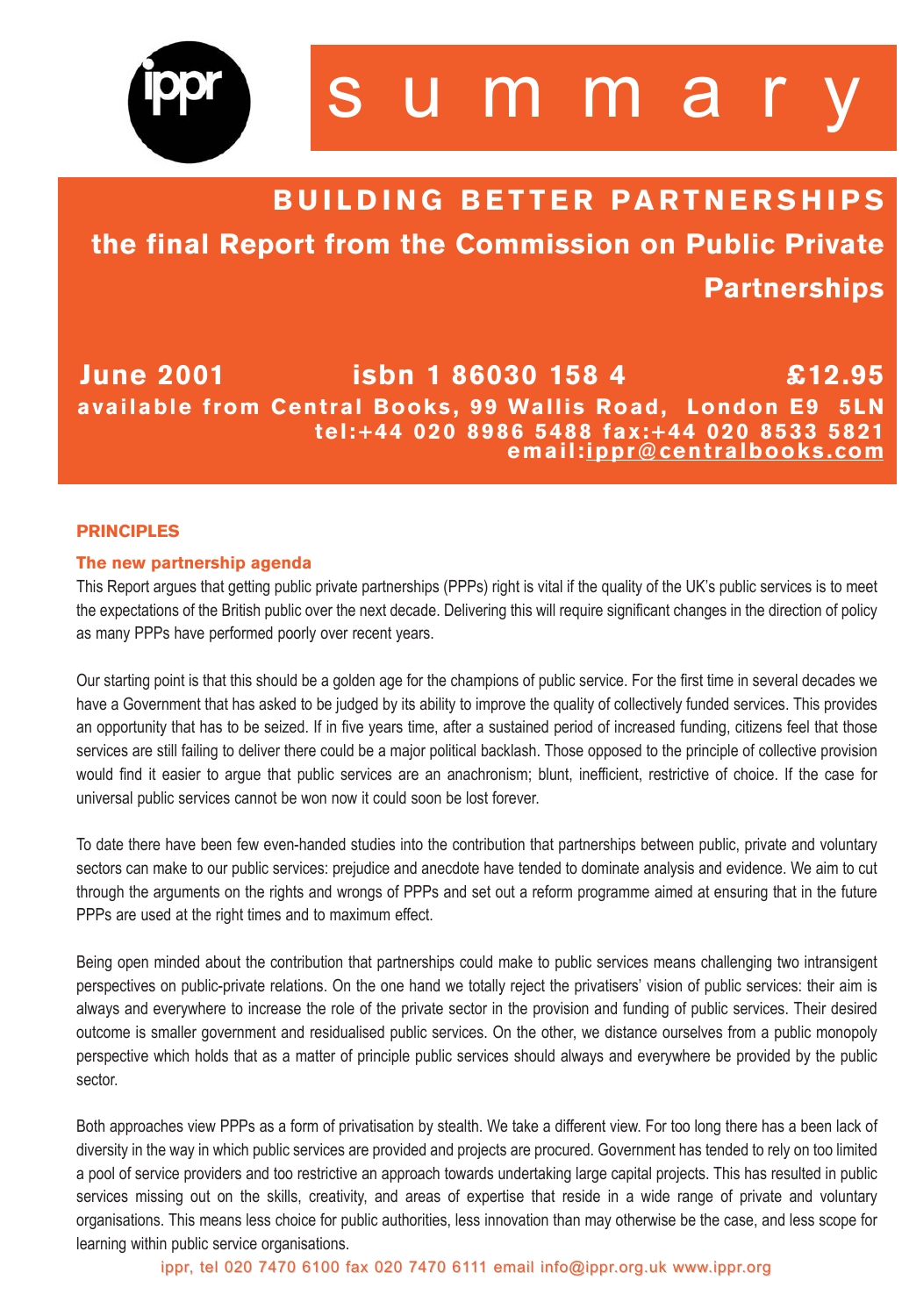The real challenge we face is to manage a diverse public service sector effectively so that it enhances social equity by improving the quality of, and commitment to, publicly funded services. Our approach can be summed up in four steps.

- Reassert the case for publicly funded universal services. The reason we are interested in PPPs is because we want to explore all possible avenues for increasing the quality and responsiveness of publicly funded services. Services that are universal and free at the point of use form a central part of our commitment to social justice, economic efficiency and democratic accountability.
- Distinguish clearly between the funding and provision of public services. It is helpful to distinguish between public authorities responsible for commissioning services and those organisations which deliver them. We need to examine where and when it makes sense to allow purchasers to work with providers who come from the private or voluntary sectors.
- Be open minded about public authorities entering into partnerships. Weak arguments are sometimes used for imposing blanket restrictions on the types of services that public authorities can deliver through partnership. These need to be reassessed. As the practice of partnership becomes more widespread we will see the emergence of a growing public service sector made up of a mixture of public, private and voluntary sector organisations. If this development is properly managed it should be seen as an opportunity not a threat.
- Have clear criteria for assessing whether PPPs are the right approach. Our first criterion is guaranteeing social equity and ensuring that public services respond to the needs of all citizens. The second is that partnerships offer value-formoney in the delivery of efficient, high quality and responsive services – if the quality of a service deteriorates then a partnership has failed. The third criterion is that clear forms of accountability and redress should apply across the public service sector. If PPPs do not meet these criteria they should not be adopted.

#### **Foundations for partnership**

One of the reasons why debates on PPPs tend to generate more heat than light is because there is little agreement as to what constitutes a partnership or the types of problem that they might help solve. Public managers do not have a clear account of how partnerships can help to improve the quality of services. We argue that PPPs are a risk-sharing relationship based upon an agreed aspiration between the public and private (including voluntary) sectors to bring about a desired public policy outcome. More often than not this takes the form of a long-term and flexible relationship, usually underpinned by contract, for the delivery of a publicly funded service. Greater freedom to enter

into PPPs should run alongside the decentralisation of decisionmaking authority to public managers.

There are several rationales for considering the use of this type of arrangement:

- **•** improving service quality through greater diversity and contestability
- focusing on outcomes
- getting more from public assets over their life cycle
- accessing private sector management skills and expertise
- engaging citizens and civic groups in the governance, and monitoring

Making a success of partnerships is difficult. We argue that if PPPs are to make a significant improvement to the quality of public services over the medium term then a number of conditions need to be in place:

- adequate funding for public services
- a consistent rationale for using PPPs
- $\bullet$  a strong public sector partner
- responsible private and third-sector providers willing to embrace high standards of transparency and accountability
- legitimacy among the general public and the public services workforce. If partnerships are to endure, citizens and employees need to feel they have a stake in them
- an evidence-based approach to policy. A commitment is necessary to pilot, monitor, and systematically evaluate a spectrum of partnership arrangements. Depending on the evidence that emerges PPPs could be rolled out or rolled back.

## **ECONOMICS**

## **How significant are PPPs?**

Keeping a sense of perspective on discussions of partnership requires an awareness of the significance of PPP arrangements within today's public services. The overall picture is one of the continuing dominance of services that are publicly funded and publicly provided. The Private Finance Initiative still plays a fairly modest role in relation to overall levels of investment, accounting for nine per cent of total publicly sponsored gross capital spending between 1997 and 2000. It is also important to distinguish between the types of role that government asks the private and voluntary sector to play. A spectrum of different approaches exist:

- **•** Public Sector Default. The public sector provides all services.
- Private Sector Rescue. The public sector provides all services, except if public providers are seen as underperforming in which case the private sector acts as provider of last resort.
- Level Playing Field. There is equal treatment between different organisations seeking to deliver public services – the decision as to who provides the service is taken solely on a judgement of which provider will provide the best service.
- **•** Public Sector Rescue. The private sector provides all services, except if private providers are seen as failing when the public sector would act as provider of last resort.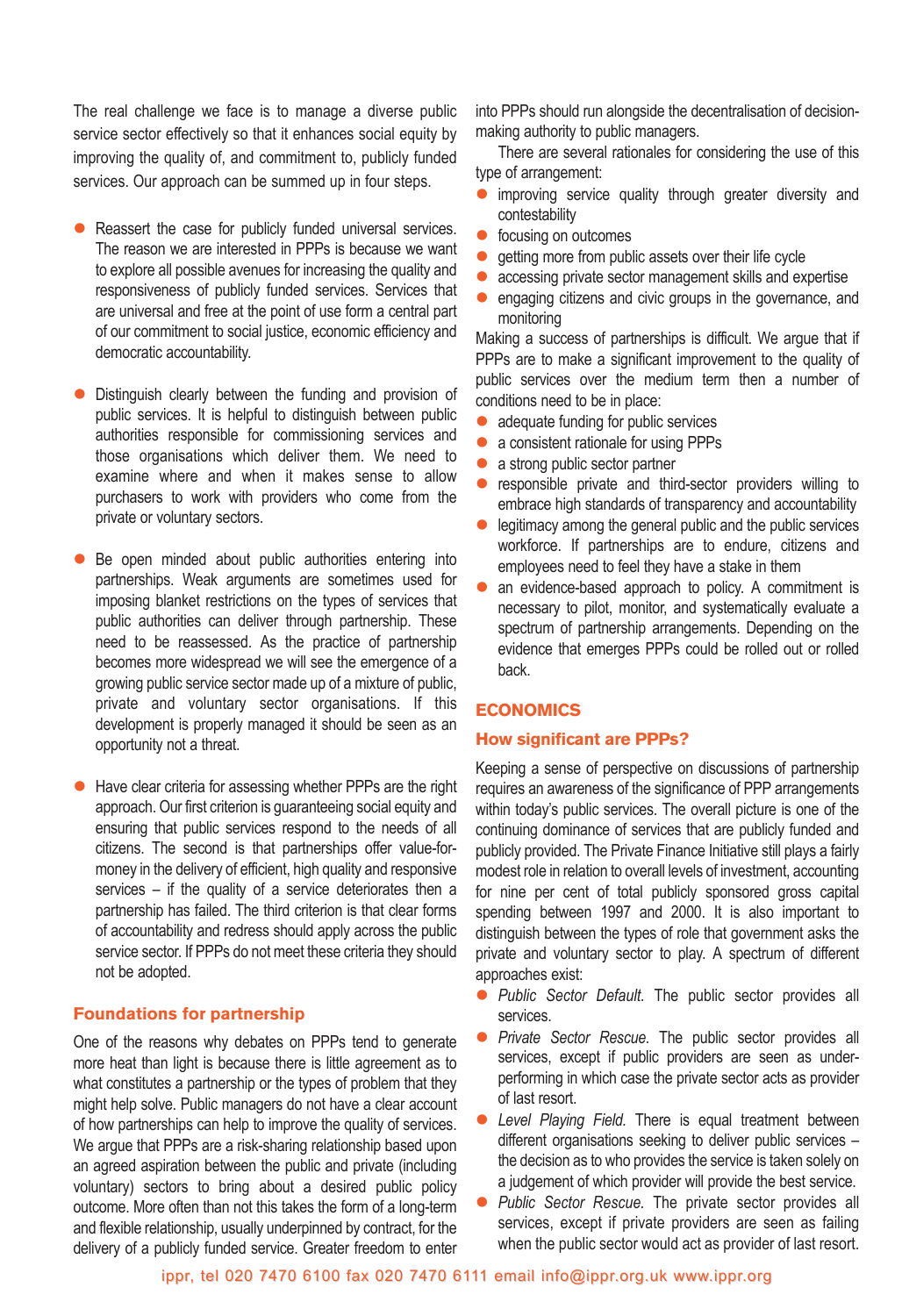**•** Private Sector Default. The private sector provides all services on contract to public purchasers/commissioners. In prisons there appears to be a 'private sector default' position in relation to the building and operation of new prisons. In social services there appears to be a 'level playing field' between different types of provider. In clinical health services there is almost a 'public sector default' position. It remains unclear why one approach applies in one sector but not in another.

## **The lessons of the Private Finance Initiative**

The economic arguments for PPP and in particular for PFI have been confused from the start. Two rationales have been offered: one serious, one spurious. The potentially serious argument is that in the right circumstances PPPs can offer significant valuefor-money gains and generate improvements in service quality. At the moment the evidence on value-for-money is variable across sectors, PFI seems to be offering significant gains in roads and prisons but not in hospitals and schools. The spurious argument is that using private finance to pay for capital investment allows government to undertake more projects than would otherwise be the case. All PFI projects are publicly funded and incur future liabilities for the exchequer.

We see the lessons of PFI as follows:

- The framework for public finances should be revised so that privately financed public investment is taken into account in deciding the 'sustainability' of the public finances.
- Government departments should be set an overall capital spending budget that encompasses both traditionally financed public spending and the capital value of PFI spending.
- Public authorities need to have a clear policy planning framework which integrates all forms of investment and service provision.
- **•** PFI projects should not go ahead because a public authority believes there is no alternative.
- The accounting treatment of a PPP/PFI project should be settled after a decision to go ahead on value-for-money grounds has been made.
- All PPP/PFI proposals need to be subjected to a sensitivity analysis to see whether different assumptions, for example, about different forms of risk allocation, would significantly alter the value-for-money assessment.
- Consideration should be given to reducing the discount rate used by the Treasury from six to five per cent.
- $\bullet$  Government should experiment with a range of procurement models for capital projects. A new mono-culture of procurement based on the current PFI model should be avoided.
- All contracts should have explicit provisions for sharing super-profits arising from re-financing deals.

#### **PPPs and public enterprise**

Over recent years the most contentious debates on PPPs have concerned government proposals for revenue-generating public enterprises such as London Underground and National Air

Traffic Systems (NATS). The arguments over the use of the proposed PPP models resemble those for the use of the PFI approach in public services. The extra costs of private finance have to be outweighed by the benefits resulting from the skills and risk-transfer that comes from working in partnership with the private sector.

There are significant problems with the proposed PPPs for these two public enterprises, though some of the criticisms made of them are wide of the mark. The key issue in relation to London Underground is ensuring the integration of investment and maintenance with operations rather than whether or not bonds are used to finance investment. In relation to NATS, other more attractive structures were available but not considered.

In general there should be a wider diversity of models of public enterprise. In some instances there are arguments in favour of transferring the ownership of public enterprise to a notfor-profit trust, particularly where there is a natural monopoly and where safety is a key feature. Such a trust should still be able to raise private capital and contract for private management.

The financial framework for public enterprises also needs to be reformed to ensure that PPPs are used as a way of securing value-for-money rather than evading financial controls.

- Public enterprises that demonstrate they could fund investment through revenue streams should have direct access to capital markets outside normal Treasury financial controls.
- The option of some public enterprises 'opting out' of Treasury financial controls also needs to be considered. This would require an effective form of 'public sector bankruptcy' to be introduced so long as failing management teams could be replaced without threatening continuity of provision.

#### **PRACTICE**

#### **Where is partnership appropriate?**

If partnership is to make a significant contribution to improving public services then new models of partnership need to be developed. Currently, PPPs often provide what are called 'ancillary' rather than 'core' elements of a service. Distinguishing between core and ancillary services is highly problematic: it can lead to fragmentation, awkward interfaces within an organisation, reduced innovation, and undermine those employees classified as 'ancillary'. In some instances the private sector is allowed to provide core services if, and only if, public sector agencies are found to have seriously underperformed. We argue that there needs to be a new approach to identifying the types of services that can be included within PPPs.

- Broad categorisations such as 'core' and 'ancillary' should not be used to distinguish between services which can and cannot be provided through partnerships.
- The private/voluntary sector should not be restricted to providing services only after a public sector agency is deemed to have 'failed'.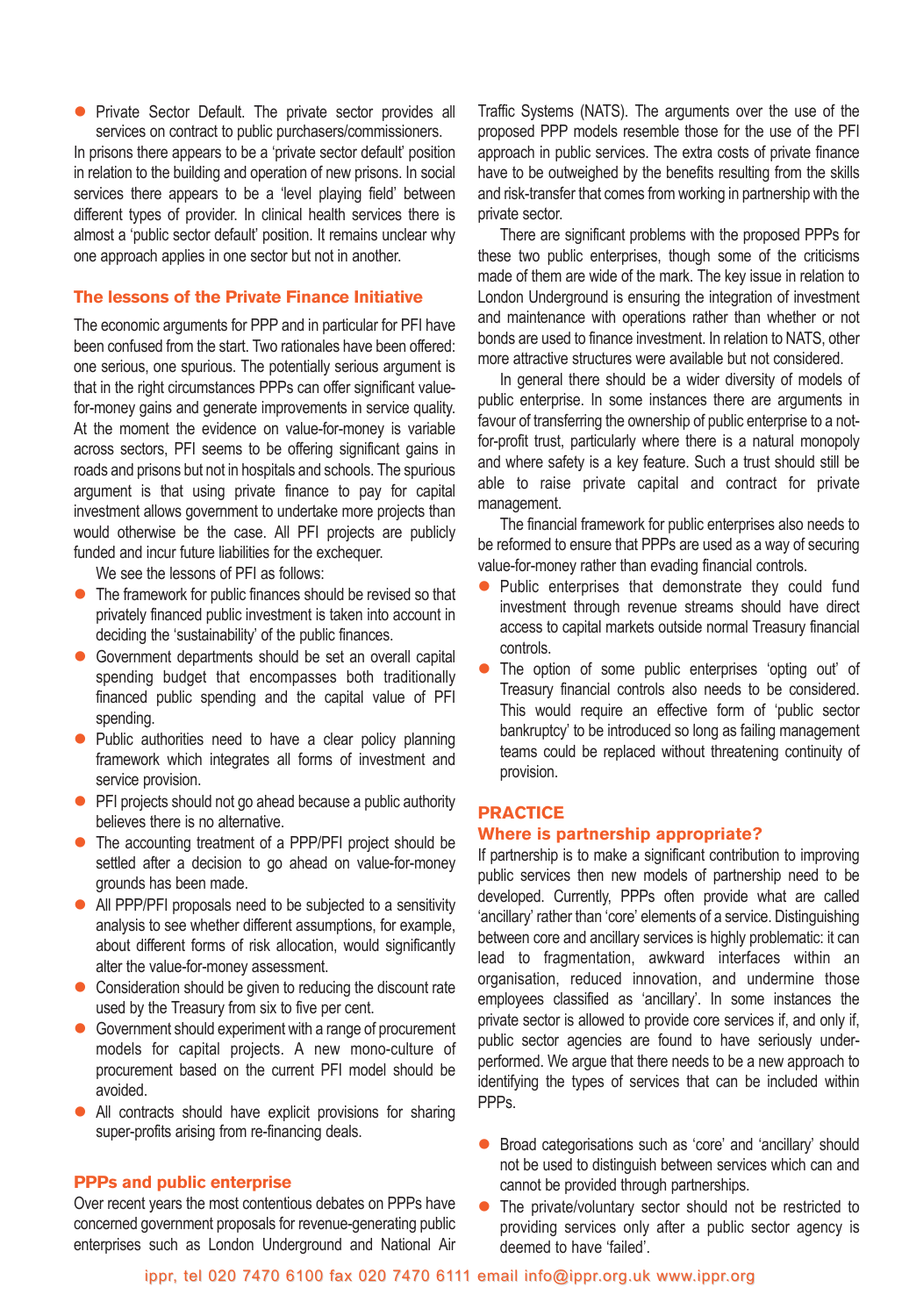Successful public authorities should not be excluded from helping improve (or takeover) a service from an underperforming public sector authority.

We also favour a flexible approach which allows individual public authorities to make a case-by-case assessment of the package of services that they want to incorporate within a PPP. In making these decisions the assumption should be that public purchasers will involve citizens and service users in the process of selecting providers. On this basis, public authorities should be entitled to enter into partnerships with public service providers (regardless of whether they come from the public, private or voluntary sector) who are best placed to deliver publicly agreed outcomes. The use of new forms of partnership needs to be carefully piloted and evaluated before they are used more widely.

## **PPPs and key public services**

There is scope for policy-makers to encourage greater diversity in provision across the health, education and local government sectors. In some areas, there are solid grounds for moving to a position where all purchasers select the most appropriate provider regardless of whether they are based in the public, private or voluntary sector. In other areas, such as clinical services in health, a more cautious approach is necessary as the arguments are less clear cut and the evidence is more contested. In all areas an evidence-based approach needs to be adopted. If evaluations show that PPPs are not performing satisfactorily, the policy must be revised accordingly.

## **Health**

The relationship between private and public sectors in health has often been restrictive, relying on short-term contracting and the provision of buildings through the PFI. The challenge is to create genuine partnerships with opportunities for innovation.

- As Primary Care Groups/Trusts become more established and Care Trusts emerge, consideration needs to be given to the application of the Best Value regime to primary health and community services.
- Advice and expertise on procurement strategies should be contracted separately from the direct provision of the primary care infrastructure and primary care services.
- $\bullet$  In relation to intermediate care a number of pilot sites should be used to establish long-term partnering arrangements between public, private and voluntary sectors.
- New medical units (for example Diagnostic and Treatment Centres) should be procured and operated using a range of partnering approaches – including PFI and non-PFI models. These partnerships should be designed to allow for a degree of contestability in the provision of core services.
- Restrictions on the inclusion of clinical and support-

clinical services within PFI hospital projects should be removed. Purchasing authorities should consider whether the inclusion of these services would improve service quality and value-for-money. Such a move must not be imposed by central government.

#### Local government

In many local government services the use of different types of service provider is already firmly established. The challenge here is to make a reality of diversity and to avoid a new mono-culture of provision from emerging.

- All Best Value authorities should publish an annual 'diversity statement' that would specify the volume of services provided in-house, externally, and through partnership arrangements. Local authorities that systematically under-perform could be set a 'diversity target' by the Audit Commission if it is felt that this underperformance can be attributed to a lack of diversity in service provision.
- The rise of large-scale partnership agreements with a single provider – or 'one-company towns' – sits uneasily with the principle of diversity. Authorities (together with DETR) need to establish how large partnering agreements can accommodate sub-contracting to smaller local firms and social enterprises.
- A prudential framework for local authority capital spending should be instituted as a matter of priority. PFI projects and joint venture companies should be treated in the same way as conventionally financed projects.
- Authorities who have performed well in their Best Value inspections should be allowed greater freedom to trade, within prudential limits, with other public bodies.

#### **Education**

Diversity has been introduced with some success in relation to the provision of Local Education Authorities (LEA) services but has not been widely applied in relation to school management. LEAs are good examples of where an effective relationship exists between a purchaser and service provider. The complex relationship between governing bodies, senior school managers and LEAs is more problematic and represents an obstacle to greater diversity in school management.

- Partnerships for the delivery of LEA core services should not be seen as an emergency measure, but as a part of the wider Best Value process. All LEAs should consider the role that partnerships might play in increasing educational attainment. Restrictions on the use of partnerships with LEAs except in cases of under-performance should be removed. Government should make it clear that partnerships are not the only way of improving performance.
- The Government should make it clear that partnerships for LEA services in no way alters an LEA's statutory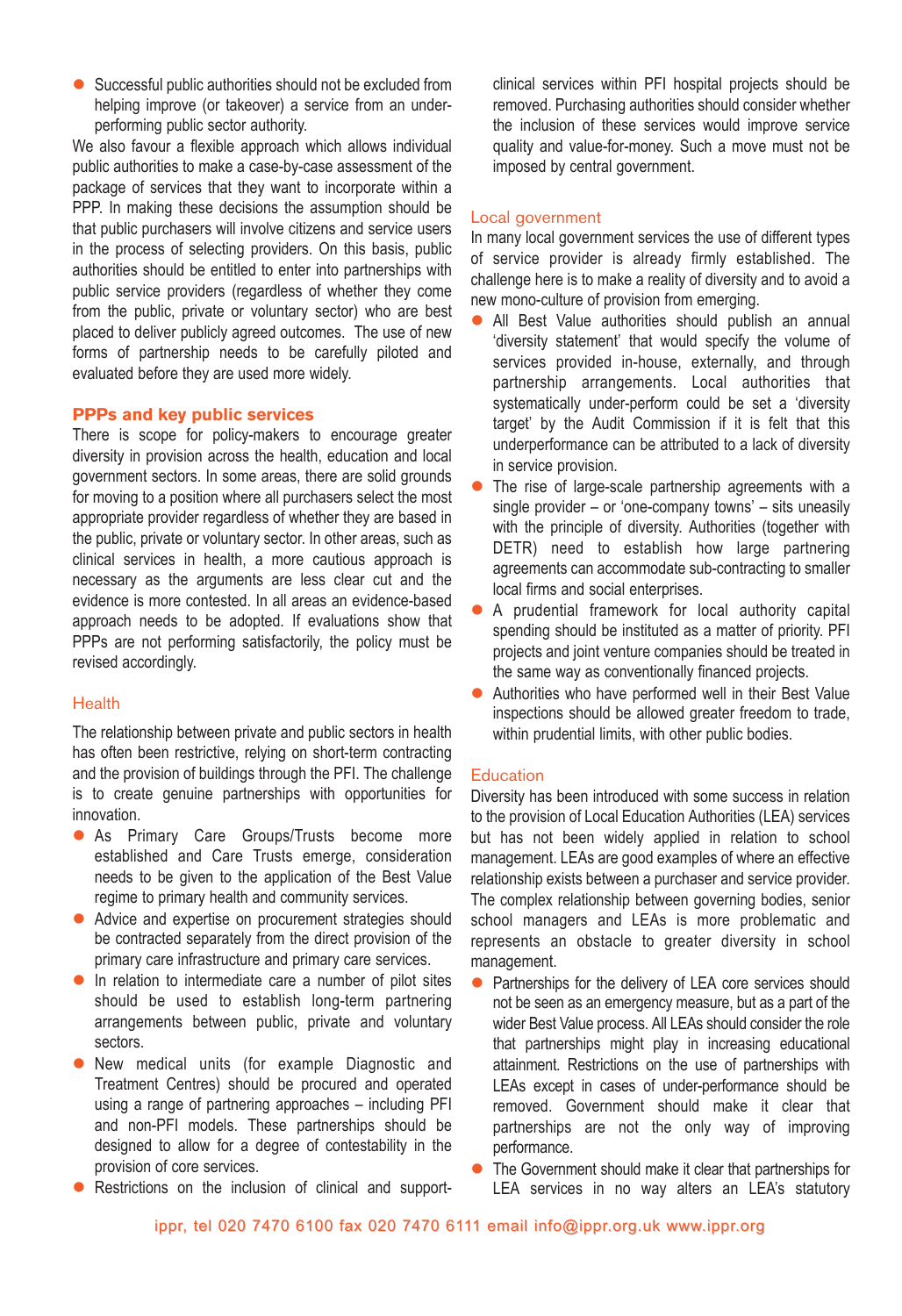responsibilities.

- **•** Greater diversity in school management will require a clarification of the relationship between LEAs, school governing bodies and school managers.
- $\bullet$  The model of enabling independent providers to establish Voluntary or Foundation Schools under contract with an LEA compromises the independent role of the governing body and should not be the way forward if private and voluntary providers are to be involved in school management. Instead, where they consider this to be in the interests of the school, governing bodies should be provided with the support and resources necessary to enter into partnerships with private or voluntary sector educational providers.

#### **Making the public sector a better partner**

If partnership is to play a major role in the modernisation of public services then government needs to become a more effective partner. At the moment it suffers from a severe shortage of skills and those it has are often under-utilised. It finds it hard to learn from past mistakes, it is poor at picking quality partners, and it is fiendishly difficult to get different bits of the public sector to work together to purchase services. Change is needed on all these fronts.

- $\bullet$  Across the public sector the status and career structures of procurement officers need to be enhanced.
- Public agencies should be able to bid to become accredited commissioning experts.
- Flexibility needs to be built into PPP contracts if they are to promote continuous improvement and value-for-money over time.
- Outcome-based contracting should become a regular feature of PPPs, linking an element of contractual payments to the tangible benefits brought to service users.
- $\bullet$  User satisfaction should be used regularly to determine a portion of the payment made to providers.
- Gain-sharing provisions should always be a feature of partnerships where achieving revenue-generation or cost reduction relies on active co-operation from the public sector and/or there is a high degree of uncertainty about the quality of the information available.
- The Government Offices for the Regions should be provided with a pump-priming fund to reward joint commissioning by groups of local authorities

In addition to this government must play a pivotal role in promoting good employment practices across the public service sector: public money should not support poor employers. A motivated workforce is critical in delivering high quality services to the public.

- Public authorities need to be aware that they are under no duty to select least-cost bidders – indeed this may fail to achieve best value.
- **•** Purchasers should always be allowed to make issues

such as health and safety, equality, and training a feature of PPP contracts if they so wish. There should be a greater willingness to select providers with good track records on employment issues.

- Revised TUPE regulations should be implemented by autumn 2001.
- The evidence base on the impact of PPPs on the workforce needs to be improved.
- If the evidence demonstrates that PPPs have an adverse impact on the pay and conditions of new employees then there should be moves to strengthen the regulatory framework through a voluntary code and/or legislation.

## **ACCOUNTABILITY**

#### **Communities and partnership**

Public service providers should be accountable and responsive to local citizens and communities. Policy-makers and local public managers need to explore new and innovative ways of engaging local people in the design and governance of their public services and spaces. There are several ways in which policy and practice need to be reformed to ensure that partnerships are based on community consent.

- The Cabinet Office and the Office of Government Commerce should provide joint guidance on how to conduct community consultation in PPP projects.
- In areas of service delivery which impinge directly on citizen's everyday lives (for example, housing or schools), particular effort should be made to involve users substantively in the selection of service providers.
- Pilots for neighbourhood level 'community trusts' should be established which allow local people to take a strategic view of the fit between existing public sector assets and neighbourhood needs.
- There should be a moratorium on new funding streams for local partnership initiatives for at least three years in order to allow for evaluation of current schemes.
- There should always be clarity about what it is that the private sector is expected to contribute to local partnerships. Generally the role of the private sector will focus on management and commercial skills rather than the provision of funding.

For too long proposals for enhancing community involvement in public services have lacked bite. If PPPs are really to help transform public service delivery it is essential that the vision of communities as the agents of partnership moves from lofty aspiration to concrete reality.

## **Making partnerships accountable**

The traditional model of accountability assumed that public services were delivered through the public sector. PPPs stretch this traditional approach in a number of ways but they